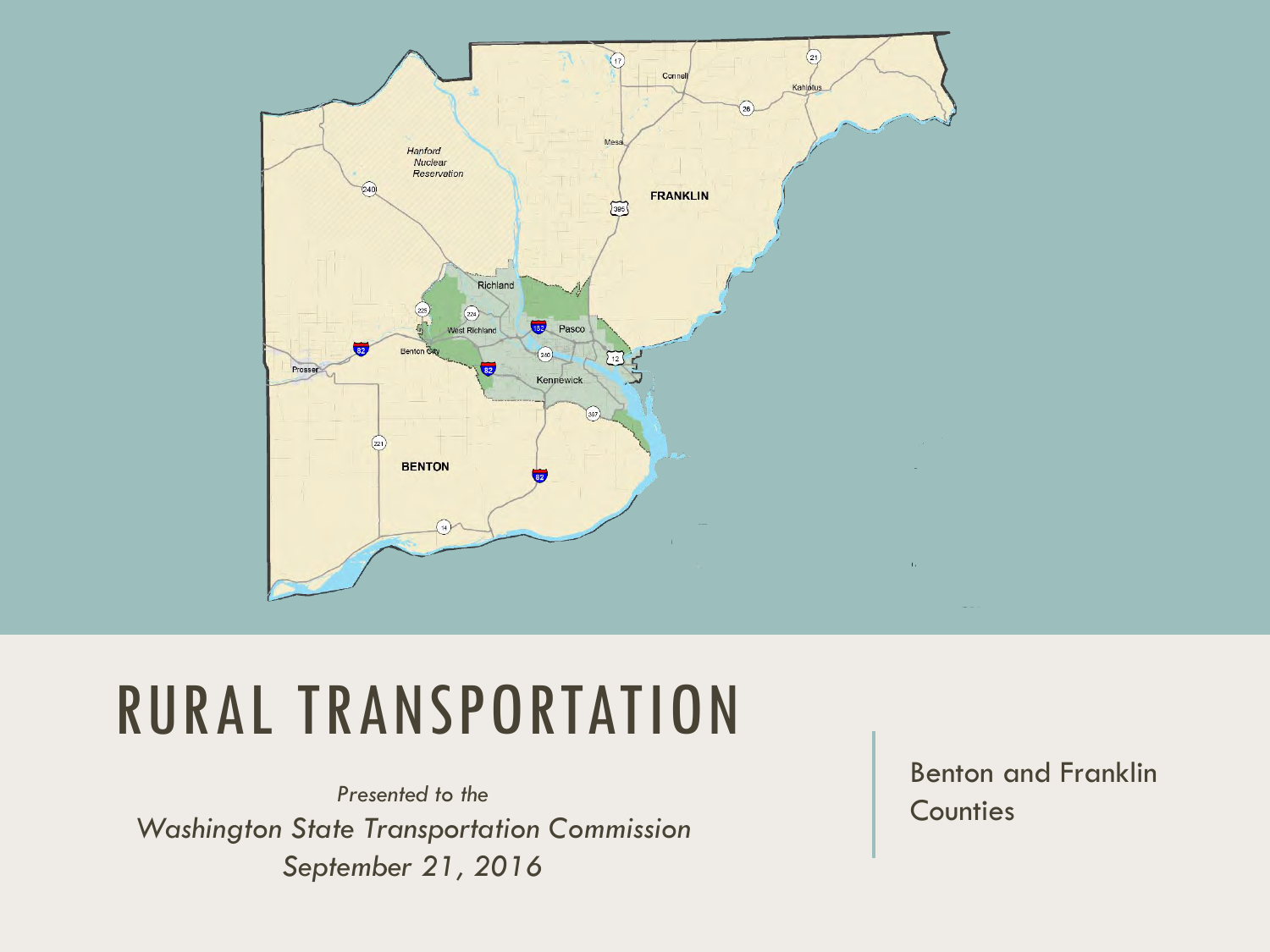# OUR DISCUSSION TODAY



**RURAL PROFILE ACCOMPLISHMENTS CHALLENGES OPPORTUNITIES**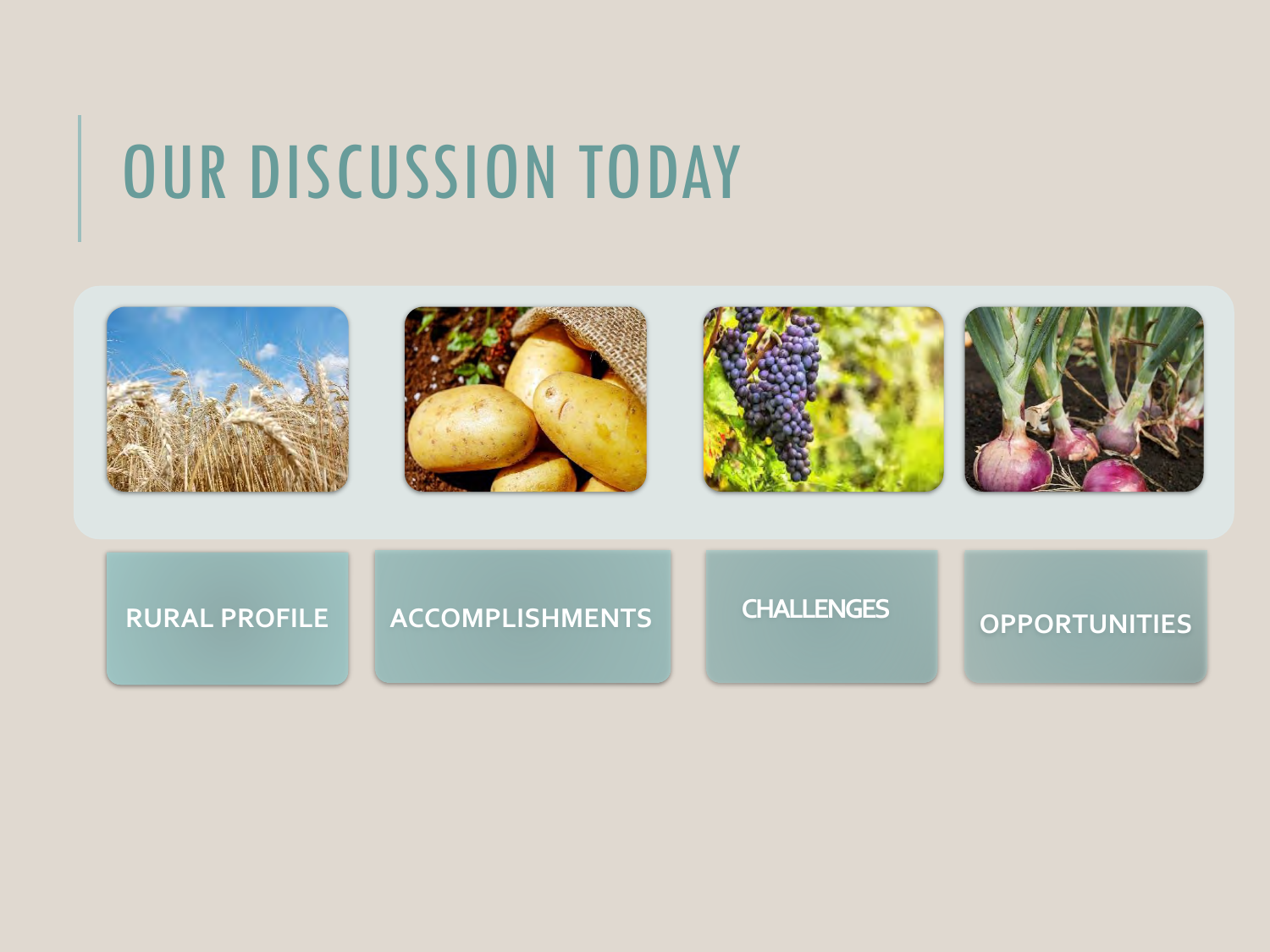## PROFILE: Benton & Franklin Counties

- o Area
- o Population
- o Rural Mileage
- o Agriculture Storage Facilities
- o Agricultural Economy

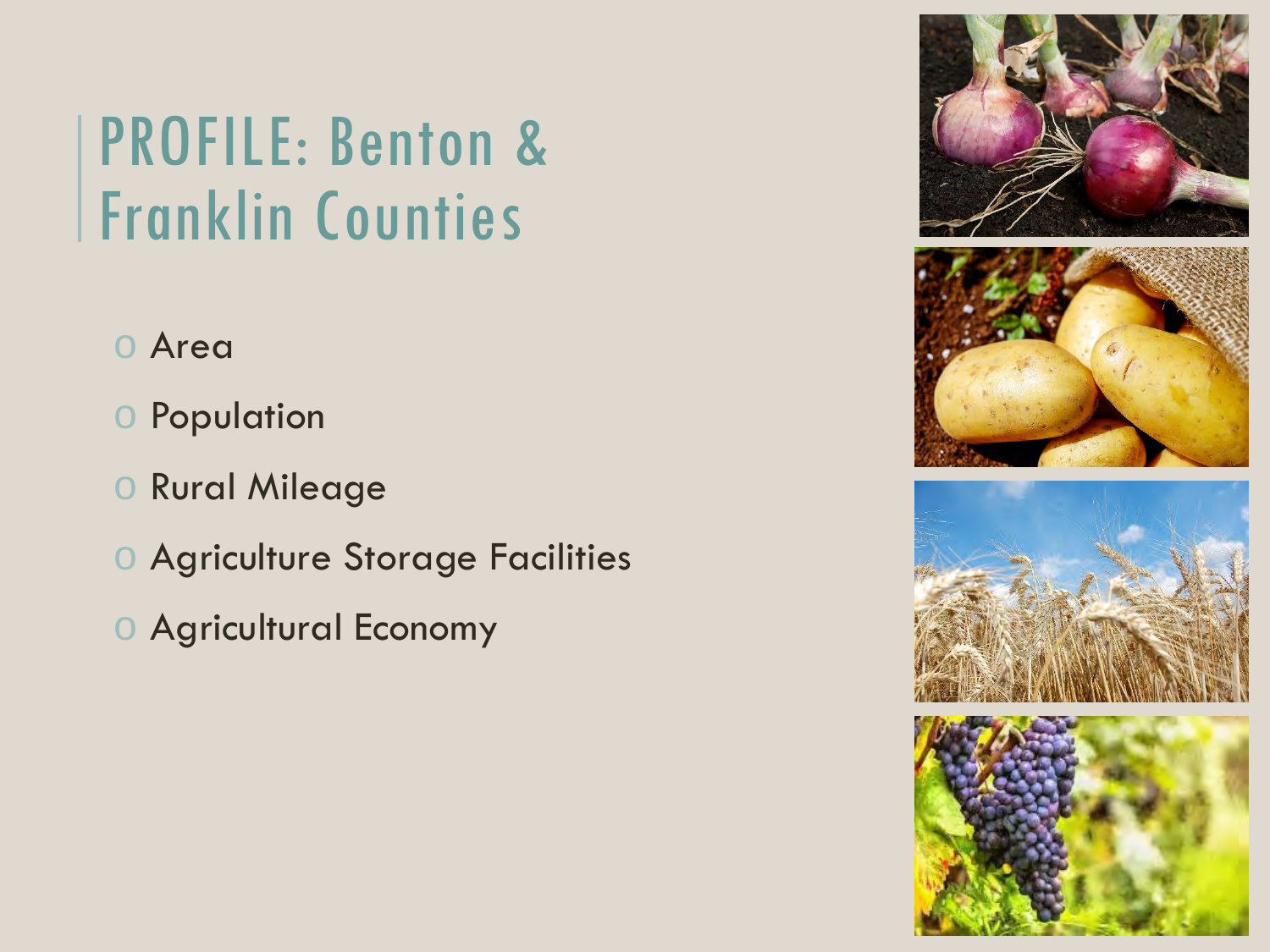### ACCOMPLISHMENTS

### Sellards Road





|               |                                                        | <b>Sellards Road</b>             |                                         |                                  |
|---------------|--------------------------------------------------------|----------------------------------|-----------------------------------------|----------------------------------|
|               |                                                        | <b>CE 1598</b>                   | CE 1998 & 1999                          | CE 1775                          |
|               |                                                        |                                  | Travis - 2 mi. east of                  |                                  |
|               |                                                        | Plymouth to Travis               | SR 221                                  | SR 221 - 2 mi. east              |
|               | <b>Total length</b><br>Portion complete to             | 4 mi.                            | 5 mi.                                   | $2$ mi.                          |
|               | date                                                   | 4 mi.                            | $\mathbf 0$                             | 2 mi.                            |
|               | Initial project start<br>date                          | 6/1997 to 5/2003                 | 4/2016                                  | 1/2009 to 5/2016                 |
|               | Total project cost<br>Total spent to date<br>Estimated | \$1,416,986.04<br>\$1,416,986.04 | Est. - \$3,400,000<br>\$3,266.00        | \$1,743,794.57<br>\$1,743,794.57 |
|               | remaining costs                                        | \$0.00                           | Est. - \$3,396,734.00                   | \$0.00                           |
|               | <b>Funding sources</b>                                 | RAP-                             | CRIMP-                                  |                                  |
| <b>BEFORE</b> | used                                                   | \$1,125,000.00                   | \$2,800,000.00                          | Fed - \$1,140,332.00             |
|               |                                                        |                                  | Road - \$291,986.04 Road - \$600,000.00 | Road - \$603,462.57              |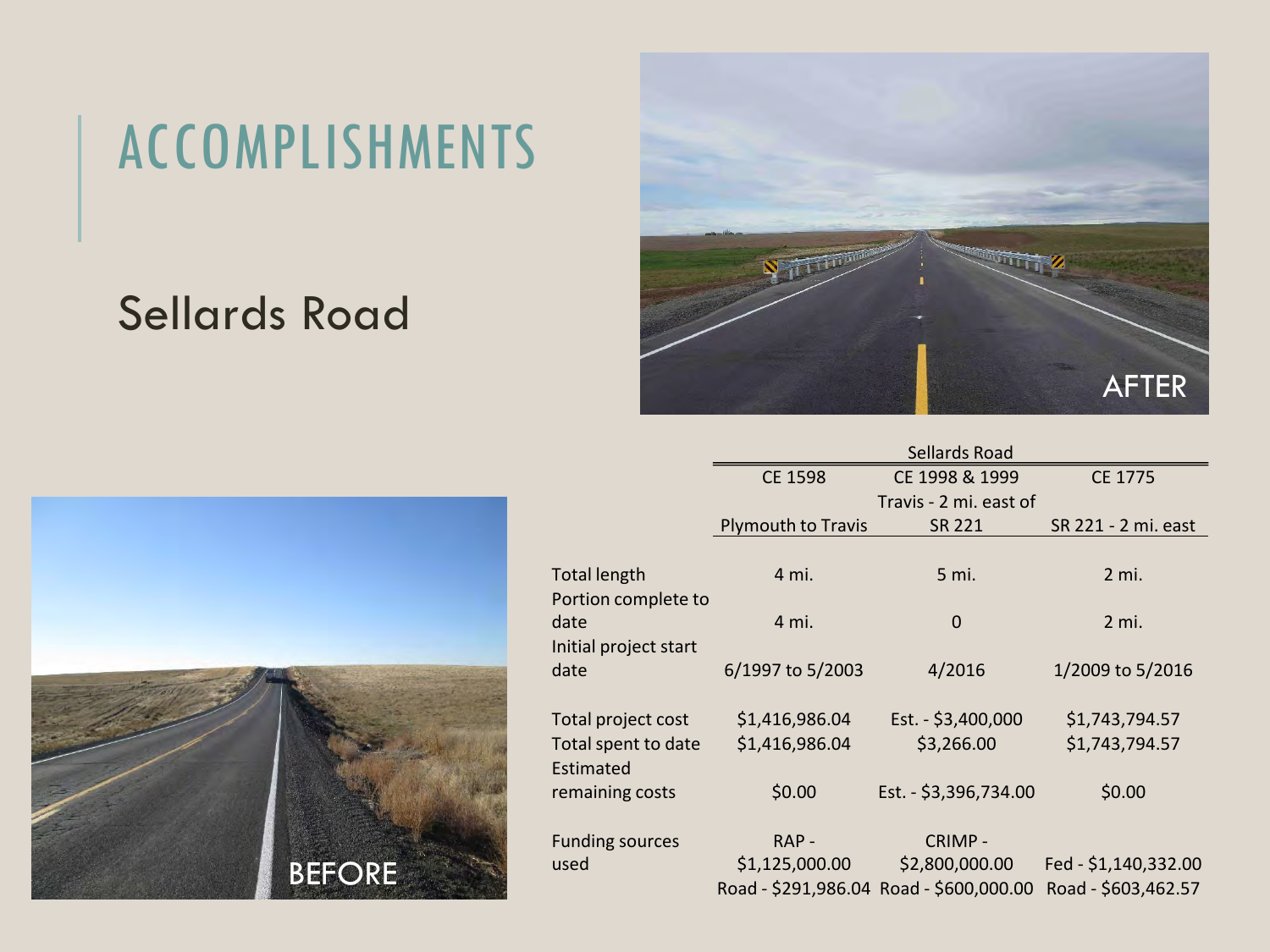### ACCOMPLISHMENTS CONTINUED

#### Nine Canyon Road





| Nine Canyon Road     |                         |                            |  |  |  |
|----------------------|-------------------------|----------------------------|--|--|--|
| CE 1709              | CE 1922                 | CE 1960                    |  |  |  |
|                      |                         | <b>Beck Road to Coffin</b> |  |  |  |
| SR 397 - Mills Road  | Mills Road to Beck Road | Road                       |  |  |  |
|                      |                         |                            |  |  |  |
| 3 mi.                | 2.65 mi.                | 3 mi.                      |  |  |  |
| 3 mi.                | $2.65$ mi.              | 0                          |  |  |  |
| 3/2008 to 1/2016     | 7/2009 to 7/2016        | 8/2012                     |  |  |  |
|                      |                         |                            |  |  |  |
| \$3,866,005.78       | \$2,089,293.92          | Est. - \$3,356,000.00      |  |  |  |
| \$3,866,005.78       | \$2,089,293.92          | \$87,347.15                |  |  |  |
| \$0.00               | \$0.00                  | Est. - \$3,268.652.85      |  |  |  |
|                      |                         |                            |  |  |  |
| RAP - \$2,740,499.52 | RAP - \$1,879,805.35    | RAP - \$62,206.30          |  |  |  |
| Road-\$1,125,506.26  | Road - \$209,488.57     | Road - \$25,140.85         |  |  |  |
|                      |                         |                            |  |  |  |
|                      |                         | Avail. RAP -               |  |  |  |

\$3,020,000.00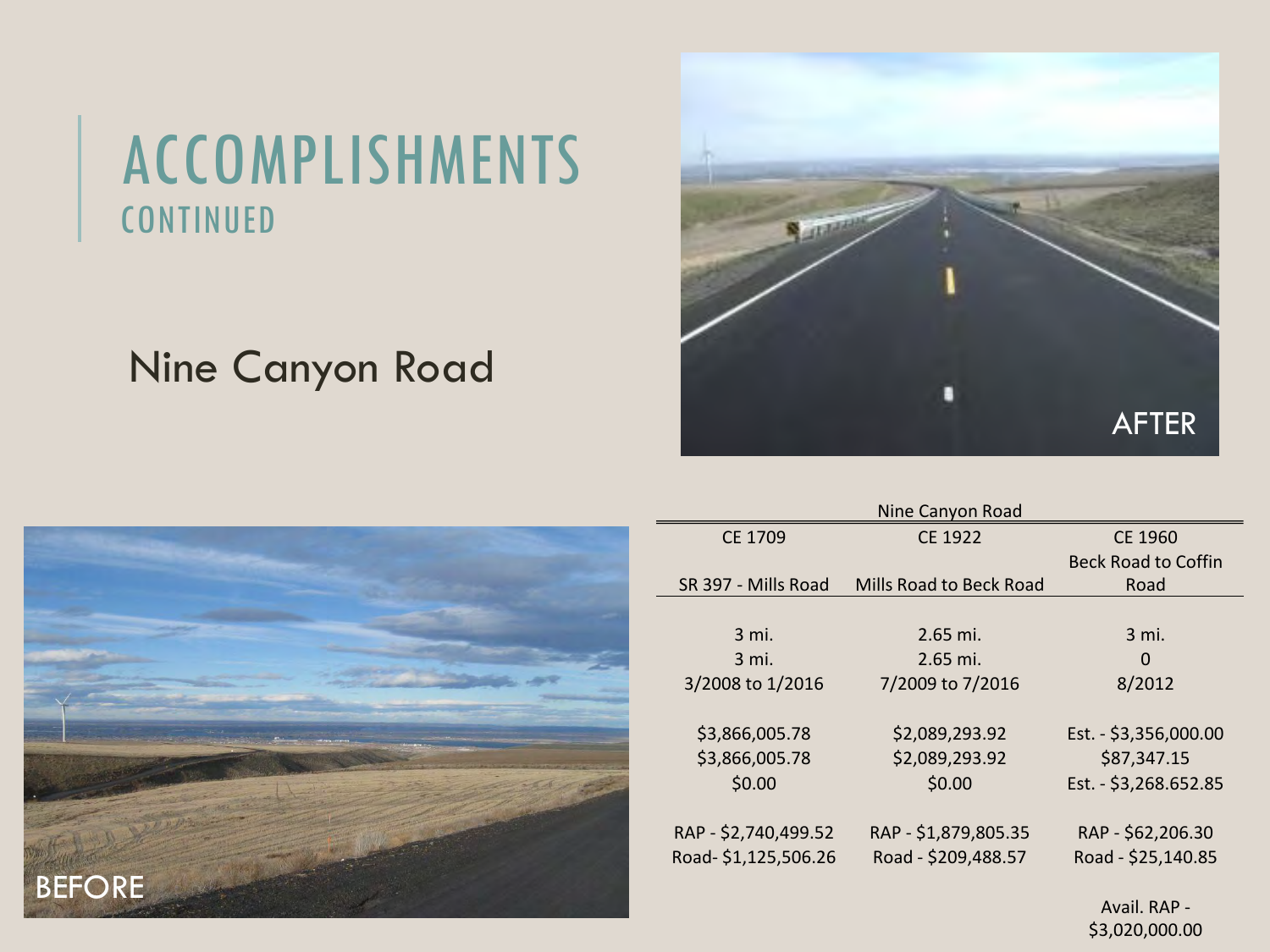### ACCOMPLISHMENTS CONTINUED



#### FUNDING

- RATA Funds: \$2,600,000
- **Local Funds: \$ 640,000**
- **Total Project Cost: \$3,240,000**

#### Road 100 (Broadmoor Blvd.) /Dent Road Extension

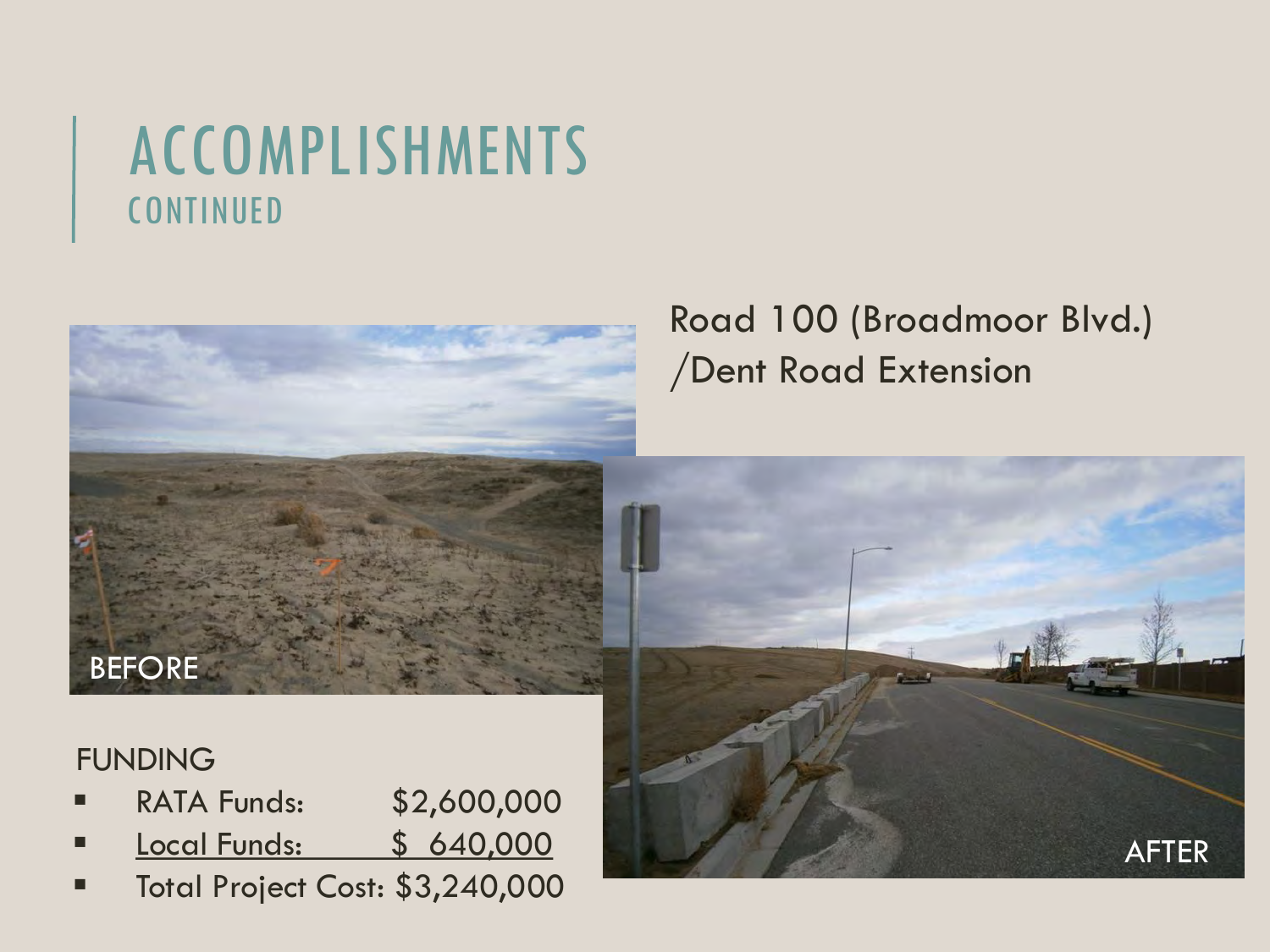### ACCOMPLISHMENTS continued

#### Road -170 Land Slide





| <b>FUNDING</b>                                       |             |
|------------------------------------------------------|-------------|
| <b>Federal Emergent Funds:</b>                       | \$800,000   |
| <b>ARRA Funds:</b>                                   | \$ 750,000  |
| Surface Transportation Priorities Funds: \$1,945,667 |             |
| <b>RATA Funds:</b>                                   | \$2,056,575 |
| <b>Local Funds:</b>                                  | \$371,868   |
| <b>Local Project Cost:</b>                           | \$5,924,110 |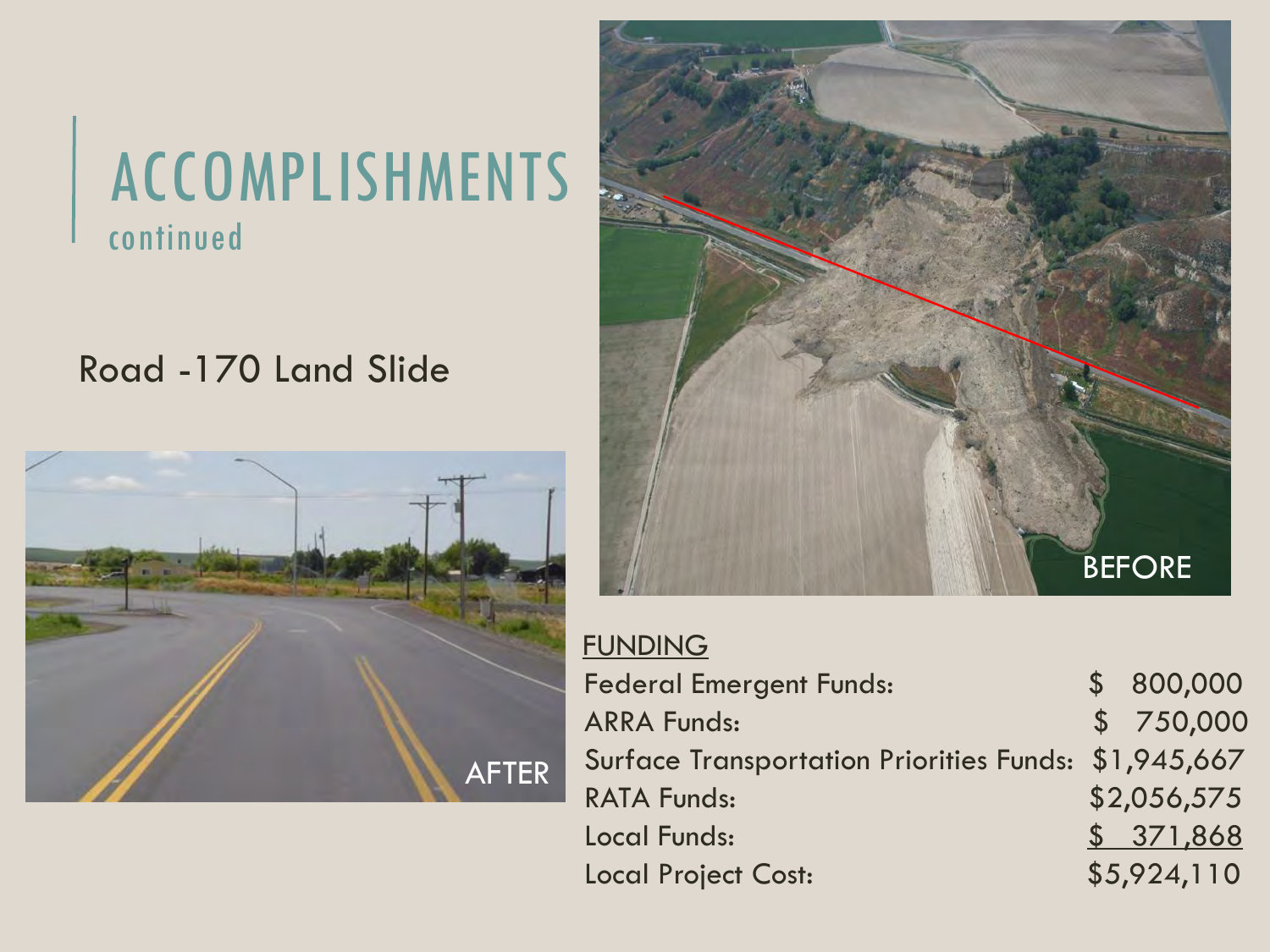## **CHALLENGES**

- 1. Field to Storage
- 2. Storage to Process/Package
- 3. Process/Package to Distribution
- 4. Distribution to Grocery
- 5. Grocery to Table

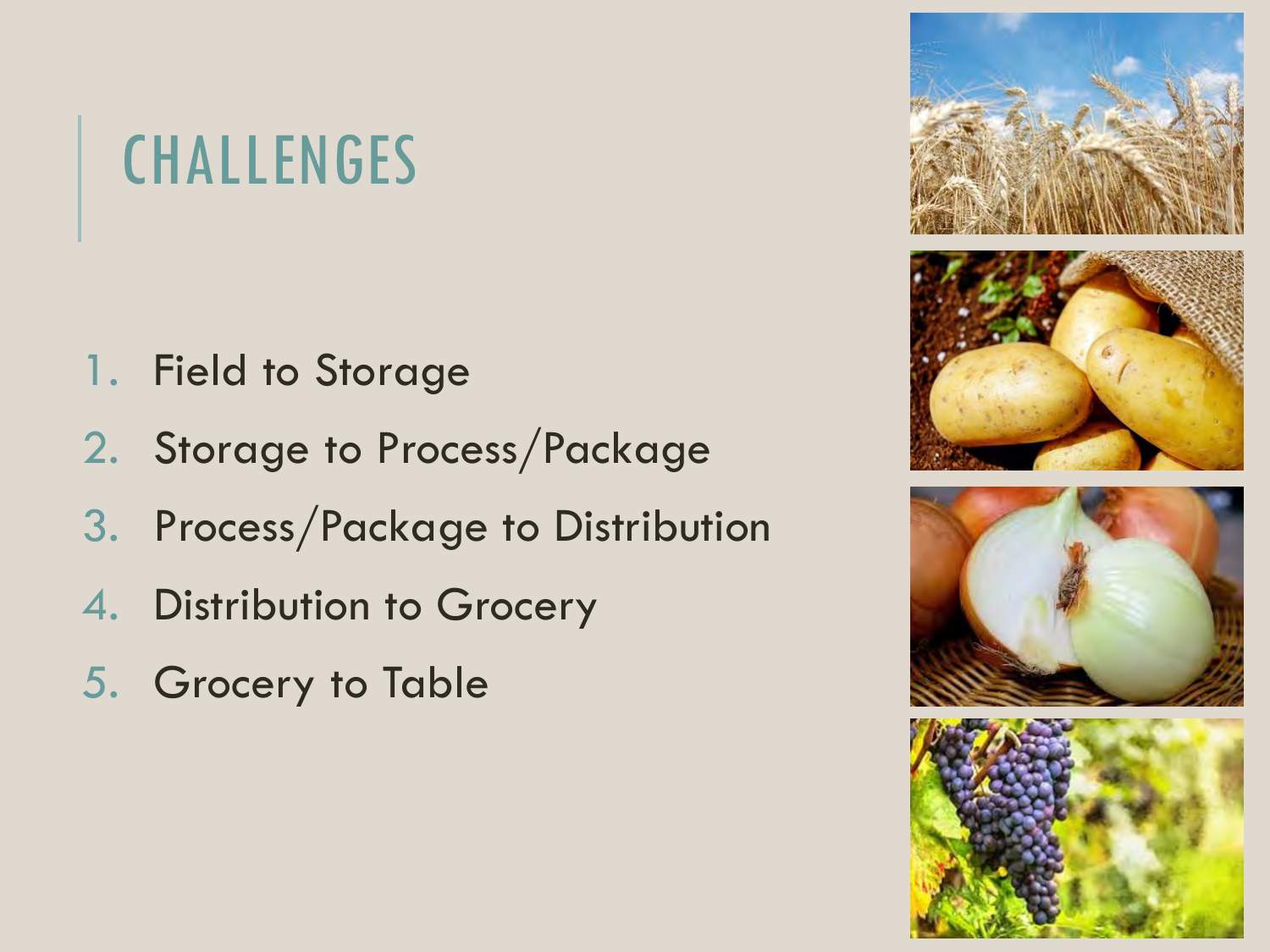### CHALLENGES **CONTINUED**

### MAP-21 FAST Act